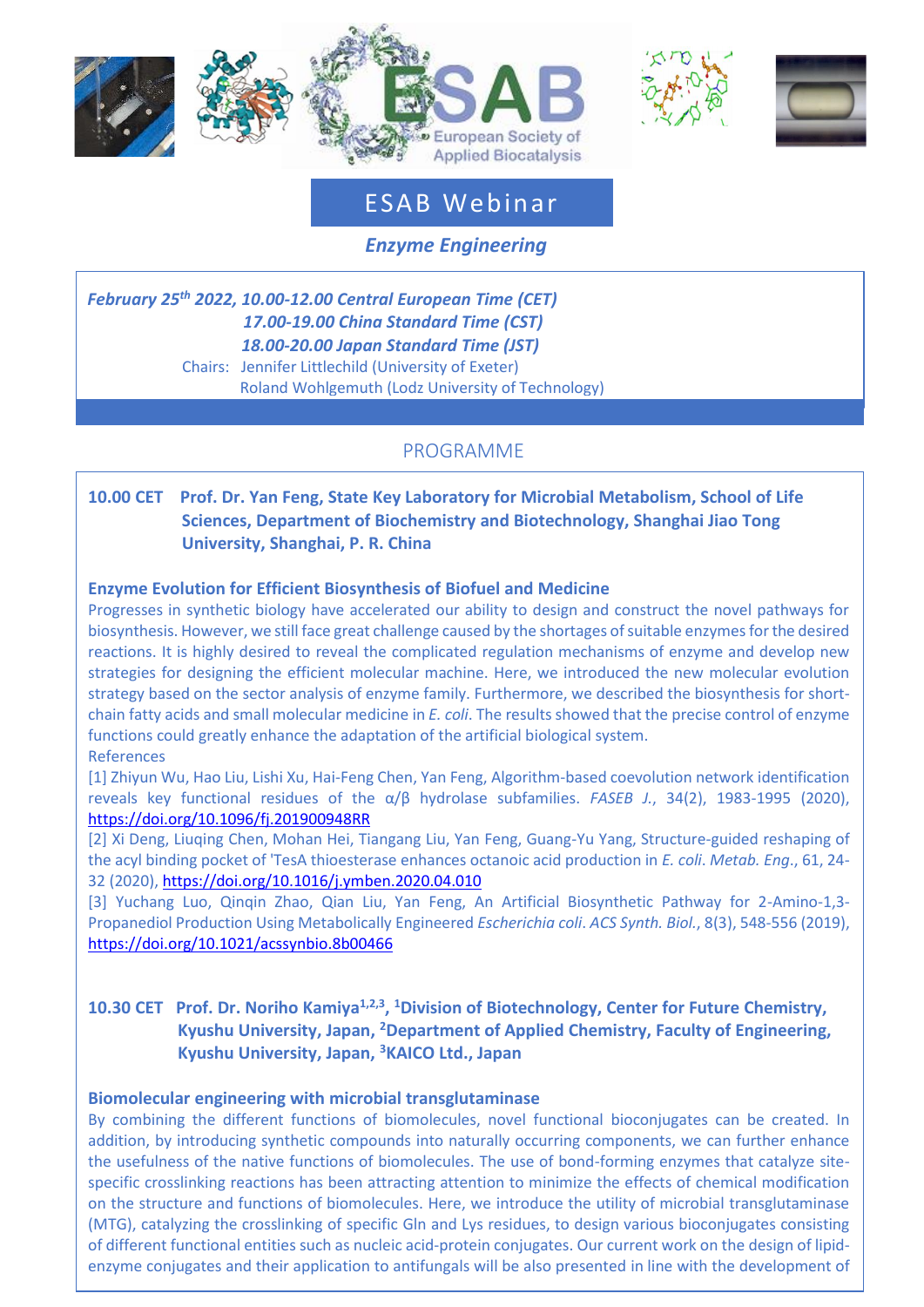### **11.00 CET Prof. Dr. Miguel Alcalde, Department of Biocatalysis, Institute of Catalysis, CSIC, Marie Curie 2, 28049 Cantoblanco, Madrid, Spain**

**Surfing the wave of oxyfunctionalization chemistry by engineering fungal unspecific peroxygenases**  The selective insertion of oxygen into non-activated organic molecules has to date been considered of utmost importance to synthesize existing and next generation industrial chemicals or pharmaceuticals. In this respect, the minimal requirements and high activity of fungal unspecific peroxygenases (UPOs) situate them as the jewel in the crown of C-H oxyfunctionalization biocatalysts. Although their limited availability and development has hindered their incorporation into industry, the conjunction of directed evolution and computational design is approaching UPOs to practical applications. This lecture will address the most recent advances in UPO engineering, while discussing the future prospects in this fast-moving field of research.

#### **11.30 CET Prof. Dr. Marco W. Fraaije, Programme Director MSc Biomolecular Sciences, Molecular Enzymology Group, University of Groningen, Groningen, The Netherlands**

#### **Redesign of oxidative enzymes for the biocatalytic valorisation of biomass**

In this lecture, I will present some recent studies that we performed aimed at generating robust oxidases that act on biomass-derived compounds. Through selective oxidations, plant biomass-derived compound can be converted into high value building blocks. The examples will include the structure-inspired engineering of a glycerol oxidase, computational engineering of a robust HMF oxidase for production of FDCA, and the use of packaging proteins for stabilizing enzymes.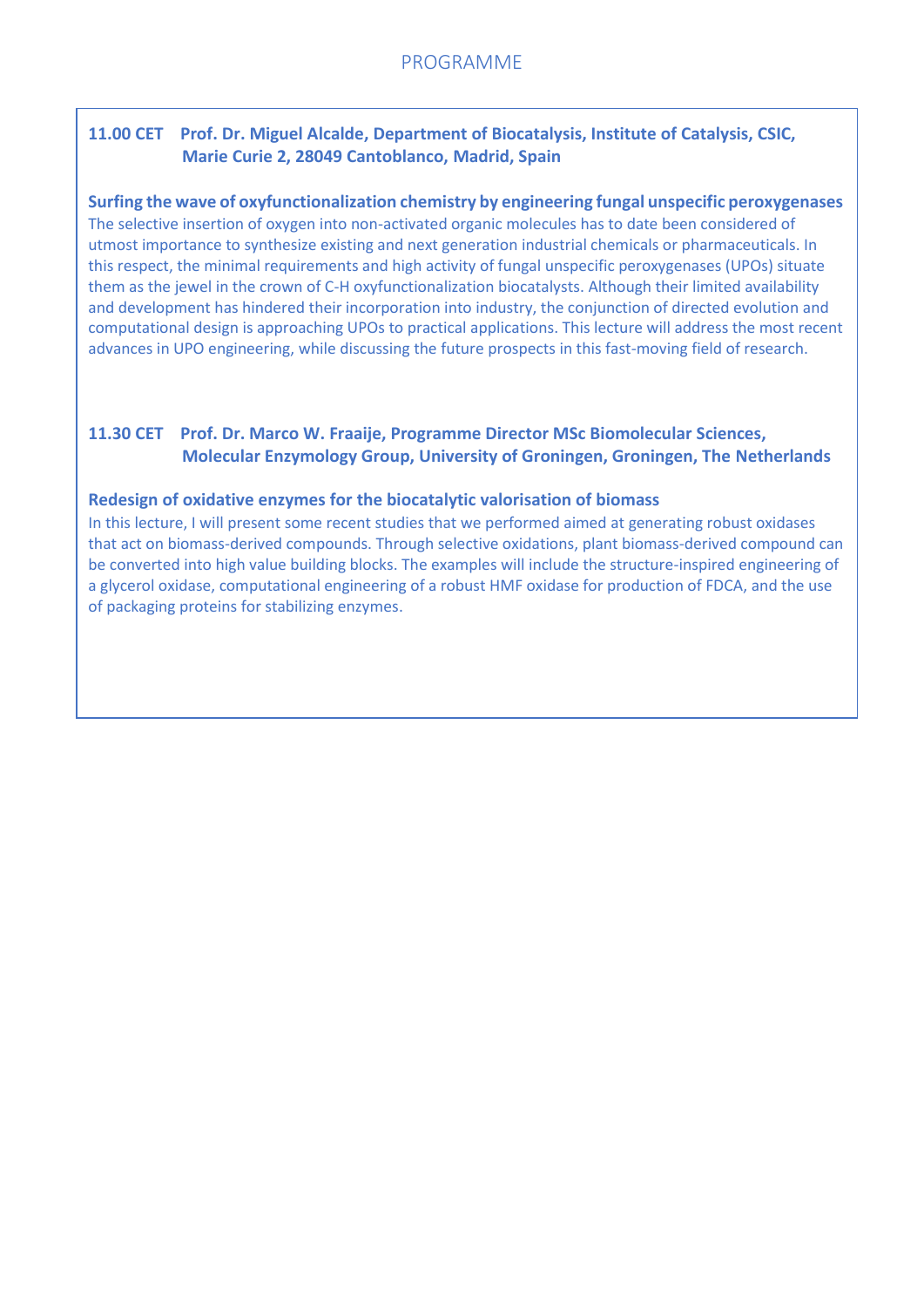#### ABOUT THE SPEAKERS

**Professor Dr. Yan Feng** is Vice Director of State Key Laboratory of Microbial Metabolism and General Secretory of Shanghai Union of Synthetic Biology. She is currently Distinguished Professor of the School of Biosciences and Biotechnology, Shanghai Jiao Tong University, China. Her research focuses on the enzyme molecular evolution and Synthetic biology. Based on the structure analysis, she developed the strategies of protein engineering, including the Stepwise Loop insertion strategy (StLouis), Active site Stabilization (ACS), etc. for generating the novel enzyme function for efficient catalysis. Especially, she reprogrammed the metabolic pathway for synthesis of medicines and biofuels in bacteria and yeast.



**Prof. Dr. Noriho Kamiya** received his doctoral degree (engineering) in 1998 from Kyushu University, Japan, for his work on surfactant-enzyme complexes in organic media. Subsequently, he moved to The University of Tokyo as an assistant professor at Prof. Teruyuki Nagamune group and had opportunity to study at MIT as a visiting scientist at Prof. Alexander M. Klibanov group for one year. Then he joined as a faculty at Department of Applied Chemistry of Kyushu University in 2002, where he was promoted to a full professor at the Center for Future Chemistry in 2010. His research interests cover design and application of bioconjugates by bond-forming enzymes. He is now involved in a start-up company called KAICO aiming at insect biorefinery. Since June 2019, he has served as Editor-in-chief of Journal of Bioscience and Bioengineering (JBB) from the Society for Biotechnology, Japan.